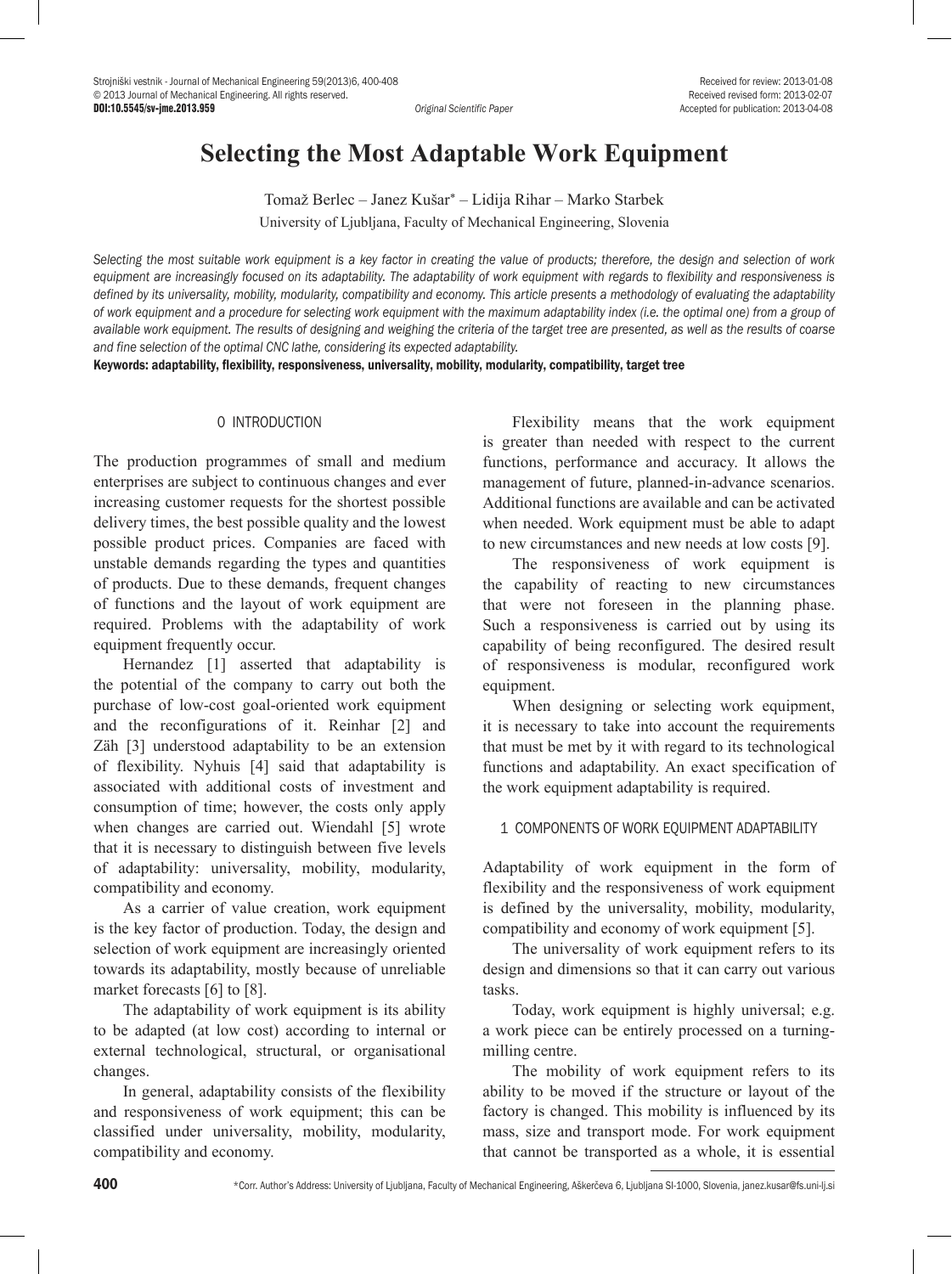that its components can be easily dismantled and reassembled afterwards.

The modularity of work equipment refers to modular design and standardisation of interfaces.

Interfaces have to fulfil the requirements of simple assembly and disassembly, precise positioning and high rigidity. Modularity must be carried out so that the buyers can change the work equipment by themselves.

The compatibility of work equipment refers to the possibility of its integration into the existing production structure.

The following interfaces are crucial for factory planning: control, IT and communication, mechanical, energy, user and material flow. In addition to connections, the term 'interface' also refers to the systems of the tools. The technology of connections is the decisive factor of compatibility. The producer of work equipment must sell only standard connections.

The extension of the available functions of work equipment always depends on the economy of doing so.

If extensions of functions were foreseen by the producer of the work equipment, the extension is usually economical; otherwise, it is not.

#### 2 SYSTEM OF ASSESSMENT OF WORK EQUIPMENT ADAPTABILITY

The results of the assessment of work equipment adaptability will be presented as indices of adaptability of work equipment **K** with regard to universality, mobility, modularity, compatibility and economy.

The target tree procedure can be used to assess the adaptability of a piece of work equipment [10]. This is a comparative procedure that allows an assessment of at least two work equipment units. An essential part of the target tree procedure is the hierarchy of criteria, i.e. the logical classification and grouping of criteria.

The target tree in Fig. 1 shows a general tree of criteria for the assessing adaptability of work equipment.

A tree of criteria is the result of teamwork [11] and [12]. On the first level of the target tree, there is a target criterion corresponding to the searched target index value of work equipment adaptability. The following sub-criteria are on the second level of the target tree: universality, mobility, modularity, compatibility and economy [13]. On the third level of the target tree, there are the required basic criteria for which the schemes of fulfilment are made and from which the values of meeting the criteria  $d_{ij}$  can be found. The schematics regarding the fulfilment of criteria on the third level are usually set up in cooperation with the suppliers of work equipment. For each basic criterion on the third level of the target tree, a scheme regarding the fulfilment of the criterion must be formed and, on its basis, the value of fulfilment is determined.



Fig. 1. *Hierarchy of criteria for assessing adaptability of work equipment*

Fig. 2 presents an example of a scheme regarding the fulfilment of the 'mass' criterion.



*di,j* – the value of fulfilment of the ith criterion of the *j*th work equipment Fig. 2. *Scheme on fulfilment of the 'mass' criterion*

It can be seen from Fig. 2 that if the mass of the work equipment is 1 t, the work equipment obtains 100 points, while it obtains only 10 points if its mass is 20 t.

The assessment of all criteria on the third level of the target tree is carried out in the same way as with the evaluation scale from 0 to 100 points.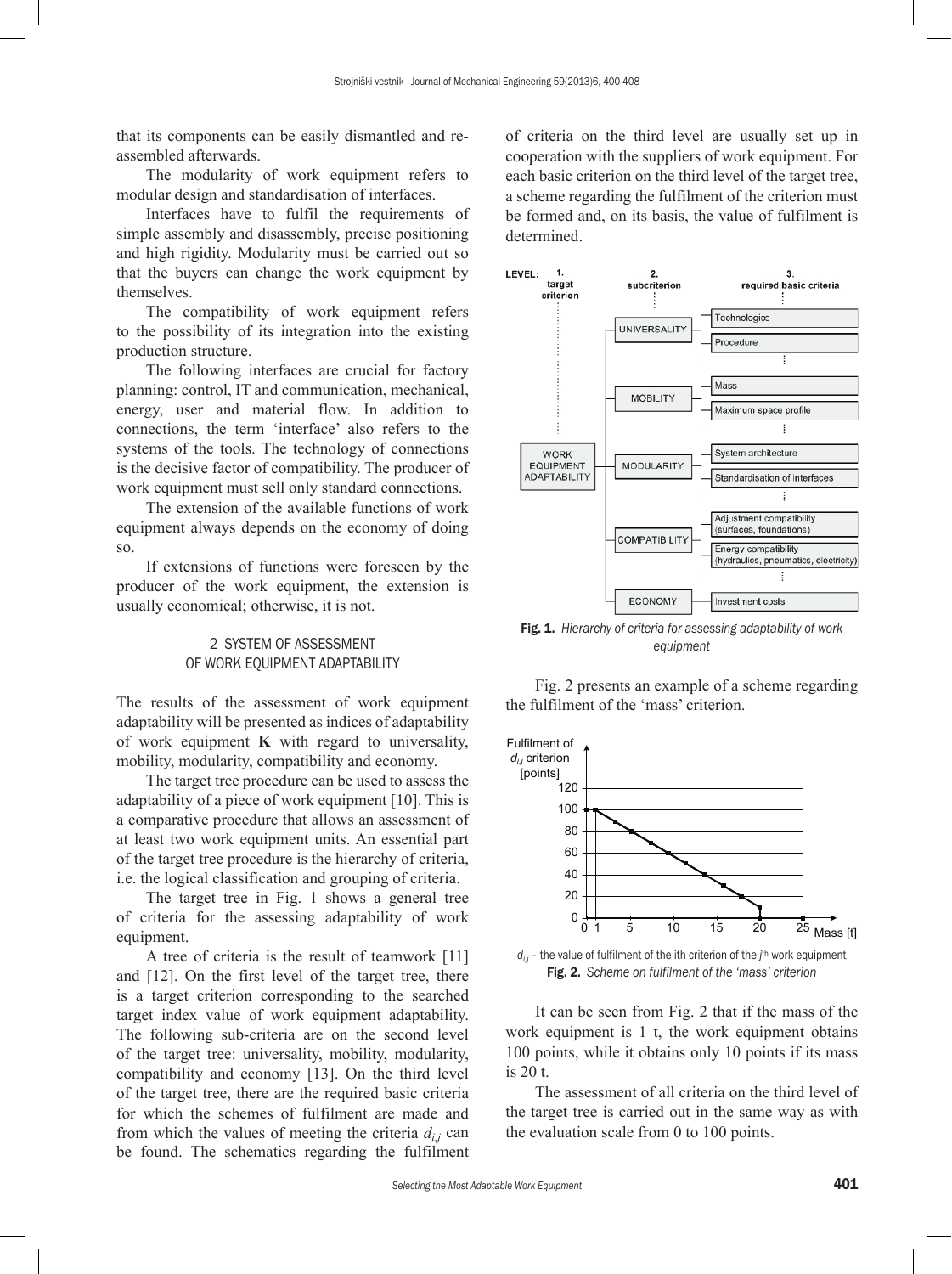Adaptability criteria have different levels of importance; therefore, they must be assigned different weights,  $u_i$ , on all hierarchical levels.

When determining the weight factors for criteria of work equipment adaptability, it is necessary to take care that the relations between criteria make sense. The transitivity rule is valid here, i.e. if the first criterion has a larger weight than the second criterion:

$$
u_1>u_2,
$$

and if the second criterion has larger weight than the third criterion:

$$
u_2 > u_3,
$$

then the first criterion has larger weight than the third criterion:

$$
u_1>u_3.
$$

The method of pair comparison is usually used for determining the weights of criteria [14].

It is necessary to consider the following when determining the weights of criteria, using the pair comparison method:

- the criterion that is more important than the other one is circled,
- if there are two equally important criteria, they are set within an oval,
- the weight of a criterion is a quotient between the number of its advantages and the total number of advantages,
- the sum of the weights of the criteria is 1,
- the criterion with the maximum weight is the most important and is placed as first.



Fig. 3. *Profile of work equipment adaptability*

Known values of meeting the criteria on the third level of work equipment,  $d_{i,j}$ , and weights,  $u_i$ , allow the calculation of indices of work equipment adaptability regarding universality, mobility, modularity, compatibility, economy, and total index.

The results of determining the indices of work equipment adaptability are entered in a polar chart; such an example is shown in Fig. 3.

## 3 SELECTION OF THE OPTIMAL WORK EQUIPMENT WITH RESPECT TO ADAPTABILITY

The known system of evaluating work equipment adaptability allows the selection of the work equipment with the highest adaptability index (i.e. the optimal work equipment) from a group of available units.

An analysis of optimisation methods showed that the benefit-analysis method would be the most useful for a selection of the optimal work equipment [15]. The cost-benefit analysis is the most commonly used method for decision making: it is extremely simple to use and gives the target values of the benefits. This method requires data from suppliers of work equipment regarding the fulfilment of criteria,  $d_{i,j}$ , and the data from the buyer of the work equipment regarding weights of criteria, *ui* .

After the creativity workshop had been carried out [16] regarding the weights of criteria, it was concluded that the selection would be carried out in two phases.

In the first phase, a coarse selection of a smaller group of work equipment suppliers (up to five) that best meet the requirements according to the defined criteria would be made. The basic data for a coarse selection would be provided by normalised data on the fulfilment of the required criteria in the smaller group of work equipment suppliers  $(d_{i,j})$  equals 0 or 1).

In the second phase, a fine selection of work equipment would be carried out, i.e. the work equipment with the maximum benefit (maximum adaptability index) would be selected from the smaller group. Basic data for the fine selection would be provided by the data on the tests performed regarding the fulfilment of the  $d_{i,j}$  criteria in the smaller group of suppliers (0 points  $\leq d_{i,j} \leq 100$  points).

In theory, there are many possible algorithms for multi-objective optimization [17]. We decided to use the weighted sum method, because of its simplicity.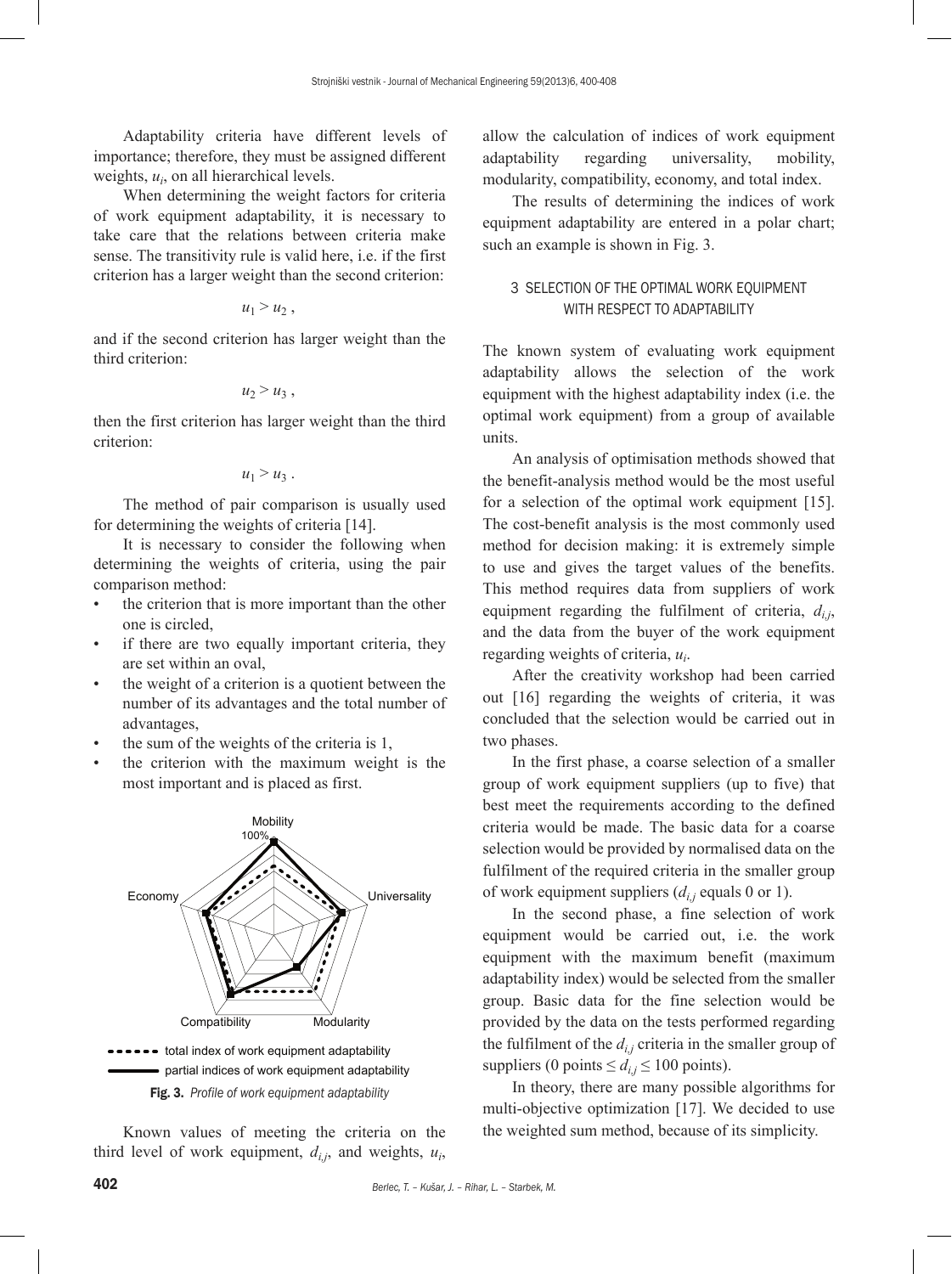#### 3.1 Coarse Selection of the Smaller Group of Work Equipment

During coarse selection of work equipment, whether each unit meets the target tree criteria can be determined by using the data from the suppliers.

For the *j*th offered work equipment, an *n*tuple of numbers regarding the fulfilment of criteria of the work equipment is created:

 $d_{1,j}, \ldots, d_{i,j}, \ldots, d_{n,j}$ 

where:

$$
d_{i,j} = \begin{cases} 1, & j^{\text{th}} \text{ work equipment fulfils} \\ & \text{the } i^{\text{th}} \text{ criterion} \\ & \text{if } j^{\text{th}} \text{ work equipment doesn't} \\ 0, & \text{fullfil the } i^{\text{th}} \text{ criterion} \end{cases}
$$

where  $d_{i,j}$  is a fulfilment of the *i*<sup>th</sup> criterion ( $1 \le i \le m$ ) on the *j*<sup>th</sup> work equipment  $(1 \le j \le m)$ .

On the basis of the data on the weights of criteria of a piece of work equipment  $u_i$  (weights of criteria are normalised so that their sum is equal to 1)

$$
u_1, \ldots, u_i, \ldots, u_n,
$$

where  $u_i$  is weight of the  $i$ <sup>th</sup> criterion of a piece of work equipment  $(1 \le i \le n)$  and the values of criteria of the  $j<sup>th</sup>$  work equipment  $(d<sub>i,j</sub>)$ , the sum of the products of weights and values of criteria of the *j*th work equipment is calculated as:

$$
u_1 \cdot d_{1,j} + \ldots + u_i \cdot d_{i,j} + \ldots + u_n \cdot d_{n,j}
$$
.

This is adaptability or index of adaptability of the *j*th work equipment.

$$
k_j = \sum_{i=1}^n u_i \cdot d_{i,j},
$$

where  $k_j$  is adaptability of the  $j$ <sup>th</sup> work equipment,  $u_i$ the weight of the *i*<sup>th</sup> criterion and  $d_{i,j}$  the value of the *i*<sup>th</sup> criterion of the *j*th work equipment.

It is convenient to write the calculation of adaptability of all offered work equipment units regarding their adaptability in a matrix form.

Three matrices must be created for this purpose:

matrix of weights  $U$ , which has one line and  $n$ columns:

$$
\mathbf{U} = [u_1, \ldots, u_i, \ldots, u_n],
$$

matrix  $\bf{D}$  of values of functions, which has *n* lines and *m* columns:

$$
\mathbf{D} = \begin{bmatrix} d_{1,1} & \dots & d_{1,j} & \dots & d_{1,m} \\ \vdots & & \vdots & & \vdots \\ d_{i,1} & \dots & d_{i,j} & \dots & d_{i,m} \\ \vdots & & \vdots & & \vdots \\ d_{n,1} & \dots & d_{n,j} & \dots & d_{n,m} \end{bmatrix},
$$

matrix  $\bf{K}$  of adaptability of the offered work equipment, which has one line and *m* columns:

$$
K = [k1, ..., kj, ..., km].
$$

Using the rule for multiplying matrices, we obtain the matrix of adaptability of the work equipment offered:

$$
\mathbf{K} = \mathbf{U} \cdot \mathbf{D}.
$$

By ranking elements of matrix **K**, it is possible to obtain a smaller group of work equipment units for the fine selection.

#### 3.2 Fine Selection of Work Equipment

Fine selection of work equipment starts with tests at suppliers of the smaller group of work equipment, and by taking notes on the values of fulfilment of the required criteria,  $d_{i,j}$ <sup>\*</sup>.

An *n*-tuple of numbers,  $d_{i,j}$ <sup>\*</sup>, regarding the fulfilment of the required functions is created for the *j*th work equipment:

$$
d_{1,j}^*, \ldots, d_{i,j}^*, \ldots, d_{n,j}^*.
$$

The fulfilment of the criteria is between: 0 points  $\leq d_{i,j}^* \leq 100$  points, where  $d_{i,j}^*$  is the value of fulfilment of the *i*th criterion of the *j*th work equipment (points).

On the basis of the data on weights of the required criteria of work equipment  $u_i$ , and fulfilment of the criteria of the *j*th work equipment of the smaller group  $d_{i,j}$ <sup>\*</sup>, it is possible to create a sum of products of weight factors and criteria fulfilment values of the *j*th work equipment:

$$
u_1 \, d_{1,j}^* + \ldots + u_i \, d_{i,j}^* + \ldots + u_n \, d_{n,j}^*.
$$

This value is the adaptability of the *j*th work equipment:

$$
k_j^* = \sum_{i=1}^n u_i \cdot d_{i,j}^*,
$$

where  $k_j^*$  is adaptability of the  $j^{\text{th}}$  work equipment in a smaller group.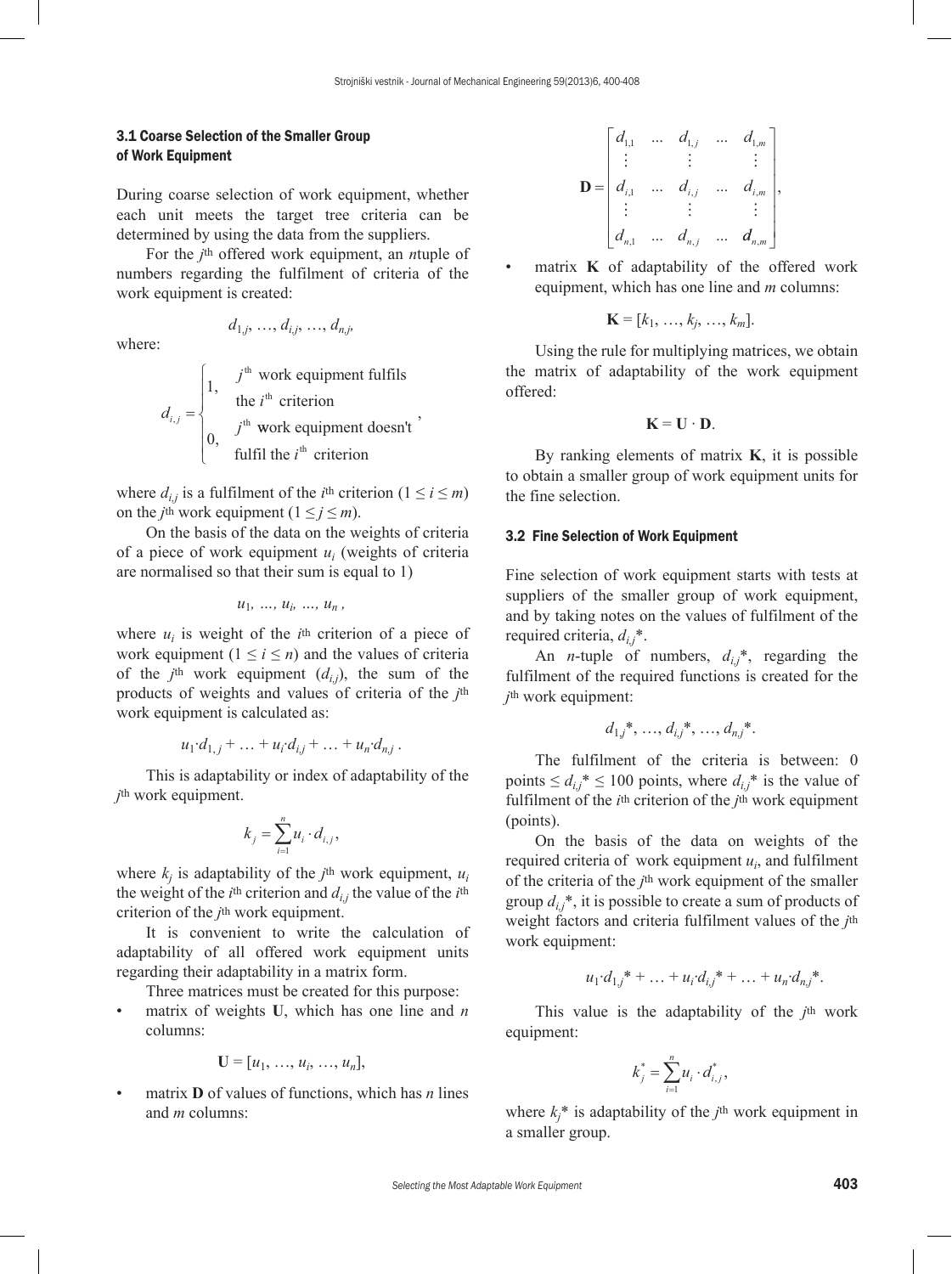In the fine selection, it is convenient to write the calculation of the adaptability of the smaller group of work equipment in a matrix form. For this purpose, it is necessary to create two matrices:

matrix  $\mathbf{D}^*$  of the values of fulfilment of criteria of the smaller group of work equipment, which has *n* lines and *m* columns:

$$
\mathbf{D}^* = \begin{bmatrix} d_{1,1}^* & d_{1,j}^* & d_{1,m}^* \\ \vdots & \vdots & \vdots \\ d_{i,1}^* & d_{i,j}^* & d_{i,m}^* \\ \vdots & \vdots & \vdots \\ d_{n,1}^* & d_{n,j}^* & d_{n,m}^* \end{bmatrix},
$$

• matrix **K\*** of adaptability *kj \** of work equipment in the smaller group, which has one line and three columns:

$$
\mathbf{K}^* = [k_1^*, k_2^*, k_3^*].
$$

By multiplying the matrices, we obtain the matrix of adaptability of the smaller group of work equipment:

$$
K^* = U \cdot D^*.
$$

By ranking elements of adaptability matrix **K\***, it is finally possible to obtain the work equipment with the maximum adaptability, i.e. with the maximum adaptability index:

$$
k_{opt}^* = \max_{j=1,2,3} \{k_j^*\}.
$$

### 4 CASE STUDY OF SELECTING THE OPTIMAL CNC-LATHE WITH RESPECT TO ADAPTABILITY

By conducting an analysis of the production programme over the previous five years, a company's management found that the production programme (considering types of products and their quantities) changed considerably from year to year.

The management decided that before buying work equipment in the future, it would be necessary to pay attention to the adaptability of it, in order to make the company more adaptable to the constant changes of the production programme. Using the defined criteria, it would be necessary to select work equipment that ensures the maximum adaptability.

After confirmation of the production programme for that particular year, it was found that the company urgently needed a new CNC lathe. A project team was established and tasked with selecting the CNC lathe that would ensure the maximum adaptability.

A creativity workshop was organised in the company [10], [11] and [16] with the aim of the team developing a target tree of criteria for assessing the adaptability of the CNC lathe. The results of development of the target tree of criteria are presented in Fig. 4.

Table 1. *Questionnaire on fulfilment of criteria*

|                              |                          |                                         |                     | <b>Criterion fulfilled</b> |     |  |  |  |
|------------------------------|--------------------------|-----------------------------------------|---------------------|----------------------------|-----|--|--|--|
| <b>SUPPLIER of CNC lathe</b> |                          |                                         | Basic criterion no. | Yes                        | No. |  |  |  |
|                              |                          | Self-diagnosis - control                |                     |                            |     |  |  |  |
| Universality                 | Intelligence             | Self-acquisition and processing of data | 2                   |                            |     |  |  |  |
|                              |                          | Decentralised control                   | 3                   |                            |     |  |  |  |
|                              |                          | Self-control - control of collision     | 4                   |                            |     |  |  |  |
|                              |                          | Functional flexibility - size           | 5                   |                            |     |  |  |  |
|                              | Flexibility              | Functional flexibility - function       | 6                   |                            |     |  |  |  |
|                              |                          | Flexibility of layout                   |                     |                            |     |  |  |  |
|                              |                          | Size                                    | 8                   |                            |     |  |  |  |
| Mobility                     | Design of work equipment | Mass                                    | 9                   |                            |     |  |  |  |
|                              |                          | Robustness – stiffness for transport    | 10                  |                            |     |  |  |  |
|                              |                          | Simple assembly/disassembly             | 11                  |                            |     |  |  |  |
|                              |                          |                                         |                     |                            |     |  |  |  |
|                              |                          | Operating conditions - vibrations       | 46                  |                            |     |  |  |  |
| Compatibility                | Effect of environment on | Operating conditions - temperature      | 47                  |                            |     |  |  |  |
|                              | <b>CNC</b> lathe         | Operating conditions - humidity         | 48                  |                            |     |  |  |  |
|                              |                          | Self-sufficient supply – energy         | 49                  |                            |     |  |  |  |
| Economy                      | Investment costs         |                                         | 50                  |                            |     |  |  |  |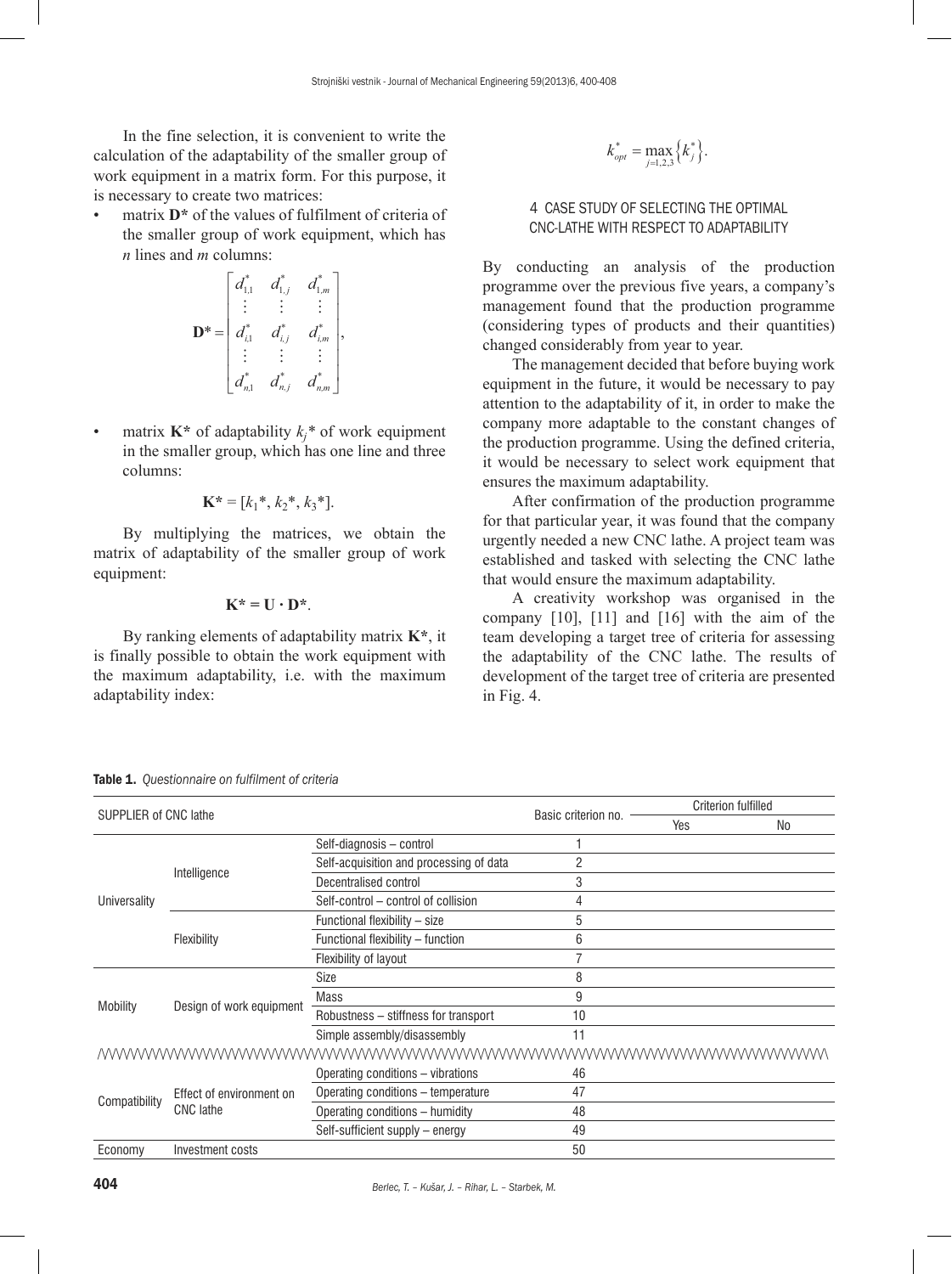

Fig. 4. *The criteria for assessing the adaptability of a CNC lathe*

The project team, in collaboration with suppliers of CNC lathes, created a fulfilment scheme for each criterion defined on the fourth level of the target tree (Fig. 4). Because the CNC lathe adaptability criteria had various levels of importance, the project team assigned different weights to them by using the paircomparison method.

Known criteria for the CNC lathe adaptability and known weights of criteria allowed the project team to carry out the coarse and fine selection of the CNC lathe.

In order to carry out the coarse selection of CNC lathes, the project team sent a questionnaire regarding the fulfilment of criteria for evaluating the adaptability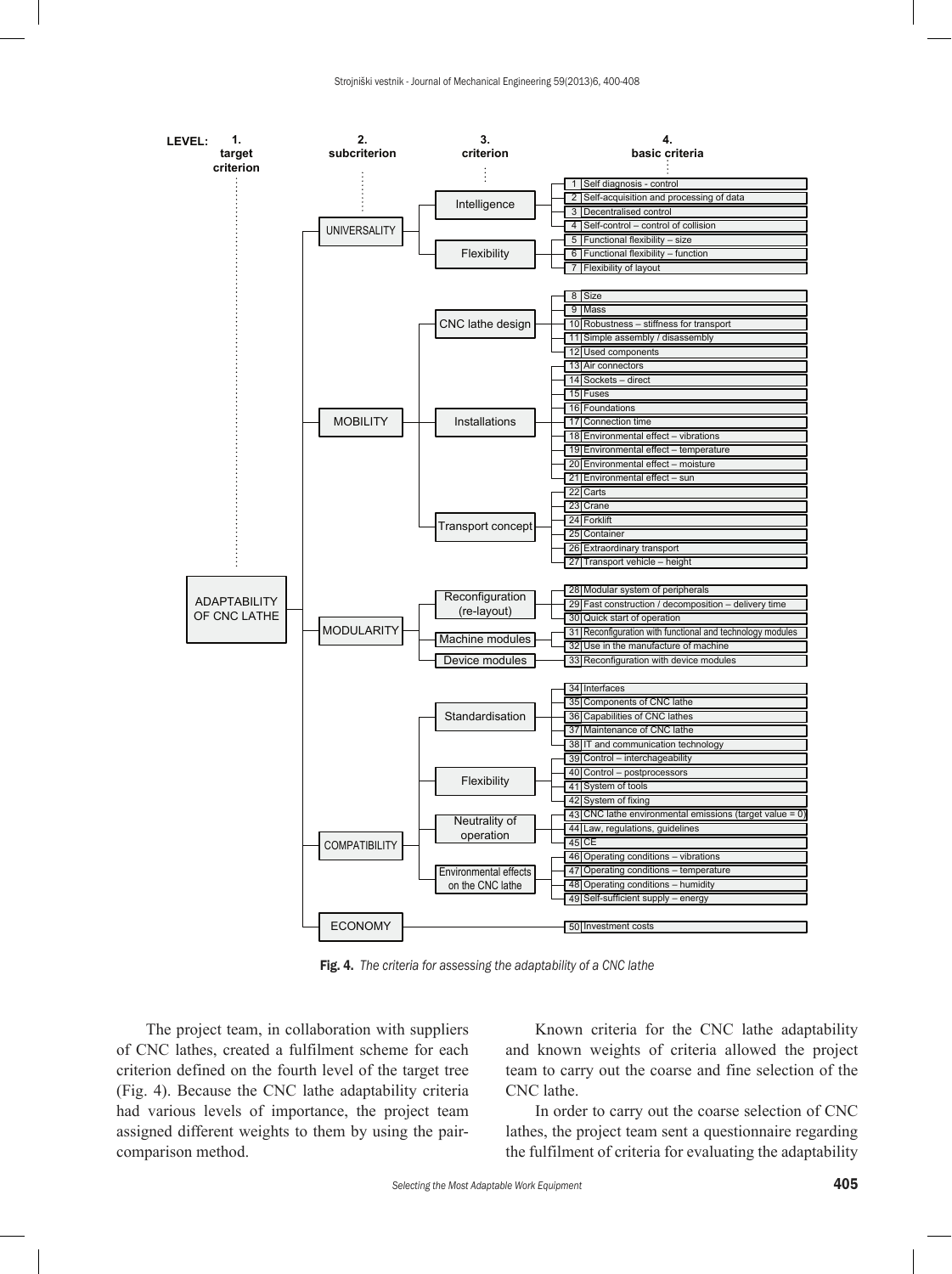|                                    |                                    |              | CNC-1               |          | CNC-2               |           | CNC-3               |              | CNC-4         |           | CNC-5               |           | CNC-6               |           | CNC-7             |              | CNC-8         |           | CNC-9               |
|------------------------------------|------------------------------------|--------------|---------------------|----------|---------------------|-----------|---------------------|--------------|---------------|-----------|---------------------|-----------|---------------------|-----------|-------------------|--------------|---------------|-----------|---------------------|
| <b>Basic</b><br>criterion<br>no.   | Weights of<br>required<br>criteria |              |                     |          |                     |           |                     |              |               |           |                     |           |                     |           |                   |              |               |           |                     |
|                                    | $U_i$                              | $d_{i,1}$    | $u_i \cdot d_{i,1}$ | $d_{i2}$ | $u_i \cdot d_{i,2}$ | $d_{i,3}$ | $u_i \cdot d_{i,3}$ | $d_{i,4}$    | $u_i d_{i,4}$ | $d_{i,5}$ | $u_i \cdot d_{i,5}$ | $d_{i,6}$ | $u_i \cdot d_{i,6}$ | $d_{i.7}$ | $u_i \cdot d_{i}$ | $d_{i,8}$    | $u_i d_{i,8}$ | $d_{i,9}$ | $u_i \cdot d_{i,9}$ |
|                                    | 0.01                               | $\Omega$     | 0.00                | 1        | 0.01                | $\Omega$  | 0.00                | $\mathbf{1}$ | 0.01          | 1         | 0.01                | 0         | 0.00                | 1         | 0.01              | 0            | 0.00          | $\Omega$  | 0.00                |
| $\overline{2}$                     | 0.02                               | $\Omega$     | 0.00                | 1        | 0.02                | $\Omega$  | 0.00                | 1            | 0.02          |           | 0.02                | 0         | 0.00                | 1         | 0.02              | 0            | 0.00          | $\Omega$  | 0.00                |
| 3                                  | 0                                  | $\mathbf{0}$ | 0.00                | 0        | 0.00                | $\Omega$  | 0.00                | $\Omega$     | 0.00          | 1         | 0.00                | $\Omega$  | 0.00                | 1         | 0.00              | 1            | 0.00          | $\Omega$  | 0.00                |
| 4                                  | 0.05                               | $\Omega$     | 0.00                | 0        | 0.00                | $\Omega$  | 0.00                | $\mathbf{0}$ | 0.00          |           | 0.05                | 0         | 0.00                |           | 0.05              | 0            | 0.00          | $\Omega$  | 0.00                |
| 5                                  | 0.03                               | $\Omega$     | 0.00                | 0        | 0.00                | $\Omega$  | 0.00                | $\Omega$     | 0.00          | 1         | 0.03                | $\Omega$  | 0.00                | 1         | 0.03              | 0            | 0.00          | $\Omega$  | 0.00                |
| 6                                  | 0.02                               | $\Omega$     | 0.00                | 0        | 0.00                | 0         | 0.00                | $\mathbf{0}$ | 0.00          | 1         | 0.02                | 0         | 0.00                | 1         | 0.02              | 0            | 0.00          | $\Omega$  | 0.00                |
| $\overline{7}$                     | 0.02                               | 1            | 0.02                | 0        | 0.00                | $\Omega$  | 0.00                | 1            | 0.02          | $\Omega$  | 0.00                | $\Omega$  | 0.00                | 0         | 0.00              | 1            | 0.02          | $\Omega$  | 0.00                |
| 8                                  | 0.015                              | 1            | 0.02                | 1        | 0.02                | 1         | 0.02                | 0            | 0.00          | 1         | 0.02                | 1         | 0.02                | 1         | 0.02              | 1            | 0.02          |           | 0.02                |
| 9                                  | 0.02                               | 1            | 0.02                | 1        | 0.02                | 0         | 0.00                | $\Omega$     | 0.00          | 1         | 0.02                | 1         | 0.02                | 1         | 0.01              | 1            | 0.02          |           | 0.02                |
| 10                                 | 0.025                              | 0            | 0.00                | 1        | 0.03                | 0         | 0.00                | 1            | 0.03          |           | 0.03                | 1         | 0.03                |           | 0.03              | 1            | 0.03          |           | 0.03                |
| 11                                 | $\Omega$                           | $\Omega$     | 0.00                | 1        | 0.00                | 0         | 0.00                | 1            | 0.00          | 1         | 0.00                | 0         | 0.00                | 1         | 0.00              | 0            | 0.00          |           | 0.00                |
|                                    |                                    |              |                     |          |                     |           |                     |              |               |           |                     |           |                     |           |                   |              |               |           |                     |
| 46                                 | 0.005                              | 0            | 0.00                | 0        | 0.00                | 0         | 0.00                | 0            | 0.00          | 0         | 0.00                | 0         | 0.00                | 0         | 0.00              | 0            | 0.00          | 0         | 0.00                |
| 47                                 | 0.005                              | $\Omega$     | 0.00                | $\Omega$ | 0.00                | $\Omega$  | 0.00                | $\Omega$     | 0.00          | $\Omega$  | 0.00                | 1         | 0.01                | 0         | 0.00              | $\Omega$     | 0.00          | $\Omega$  | 0.00                |
| 48                                 | $\mathbf{0}$                       | 0            | 0.00                | 0        | 0.00                | 0         | 0.00                | 0            | 0.00          | $\Omega$  | 0.00                | 1         | 0.00                | 0         | 0.00              | $\mathbf{0}$ | 0.00          | $\Omega$  | 0.00                |
| 49                                 | $\Omega$                           | $\Omega$     | 0.00                | 0        | 0.00                | 0         | 0.00                | $\Omega$     | 0.00          | $\Omega$  | 0.00                | 0         | 0.00                | 0         | 0.00              | 0            | 0.00          | $\Omega$  | 0.00                |
| 50                                 | 0.2                                | 1            | 0.20                | 0        | 0.00                | 1         | 0.20                | 1            | 0.20          | 1         | 0.20                | 0         | 0.00                | 1         | 0.20              | 0            | 0.00          |           | 0.20                |
| 50                                 | $k_j = \sum u_i \cdot d_{i,j}$     |              | 0.40                |          | 0.47                |           | 0.27                |              | 0.41          |           | 0.80                |           | 0.20                |           | 0.86              |              | 0.29          |           | 0.35                |
| Rank of the offered<br>CNC lathes: |                                    |              | 5.                  |          | 3.                  |           | 8.                  |              | 4.            |           | 2.                  |           | 9.                  |           | 1.                |              | 7.            |           | 6.                  |

Table 2. *Adaptability matrix of nine CNC lathes*

## Table 3. *Adaptability matrix of three CNC lathes*

| Basic          |                                                     | Weights of<br>required | Smaller group of CNC lathes $j = 2, 5, 7$ |                                           |      |                            |                        |                            |  |  |
|----------------|-----------------------------------------------------|------------------------|-------------------------------------------|-------------------------------------------|------|----------------------------|------------------------|----------------------------|--|--|
| criterion      | Description of required criteria<br>of a CNC lathe: |                        |                                           | CNC-2                                     |      | CNC-5                      | CNC-7                  |                            |  |  |
| no.            |                                                     | criteria $u_i$         | $d_{i,2}$ <sup>*</sup>                    | $d_{i,5}$ *<br>$u_i d_{i,2}$ <sup>*</sup> |      | $u_i d_{i,5}$ <sup>*</sup> | $d_{i.7}$ <sup>*</sup> | $u_i d_{i.7}$ <sup>*</sup> |  |  |
| 1              | Self-diagnosis - control                            | 0.01                   | 0.50                                      | 0.01                                      | 0.90 | 0.01                       | 1.00                   | 0.01                       |  |  |
| $\overline{2}$ | Self-acquisition and processing of data             | 0.02                   | 0.50                                      | 0.01                                      | 0.90 | 0.02                       | 1.00                   | 0.02                       |  |  |
| 3              | Decentralised control                               | 0                      | 0.20                                      | 0.00                                      | 0.80 | 0.00                       | 0.80                   | 0.00                       |  |  |
| 4              | Self-control - control of collision                 | 0.05                   | 0.00                                      | 0.00                                      | 0.50 | 0.03                       | 1.00                   | 0.05                       |  |  |
| 5              | Functional flexibility - size                       | 0.03                   | 0.20                                      | 0.01                                      | 0.40 | 0.01                       | 1.00                   | 0.03                       |  |  |
| 6              | Functional flexibility - function                   | 0.02                   | 0.10                                      | 0.00                                      | 0.40 | 0.01                       | 1.00                   | 0.02                       |  |  |
| 7              | Flexibility of layout                               | 0.02                   | 0.00                                      | 0.00                                      | 0.00 | 0.00                       | 0.00                   | 0.00                       |  |  |
| 8              | Size                                                | 0.015                  | 0.80                                      | 0.01                                      | 0.90 | 0.01                       | 1.00                   | 0.02                       |  |  |
| 9              | <b>Mass</b>                                         | 0.02                   | 0.60                                      | 0.01                                      | 0.70 | 0.01                       | 0.50                   | 0.01                       |  |  |
| 10             | Robustness - stiffness for transport                | 0.025                  | 1.00                                      | 0.03                                      | 0.90 | 0.02                       | 0.90                   | 0.02                       |  |  |
| 11             | Simple assembly/disassembly                         | 0                      | 1.00                                      | 0.00                                      | 0.80 | 0.00                       | 0.60                   | 0.00                       |  |  |
|                |                                                     |                        |                                           |                                           |      |                            |                        |                            |  |  |
| 46             | Operating conditions - vibrations                   | 0.005                  | 0.10                                      | 0.00                                      | 0.20 | 0.00                       | 0.30                   | 0.00                       |  |  |
| 47             | Operating conditions - temperature                  | 0.005                  | 0.20                                      | 0.00                                      | 0.20 | 0.00                       | 0.30                   | 0.00                       |  |  |
| 48             | Operating conditions - humidity                     | 0                      | 0.20                                      | 0.00                                      | 0.20 | 0.00                       | 0.20                   | 0.00                       |  |  |
| 49             | Self-sufficient supply - energy                     | 0                      | 0.00                                      | 0.00                                      | 0.00 | 0.00                       | 0.00                   | 0.00                       |  |  |
| 50             | Investment costs                                    | 0.2                    | 0.15                                      | 0.03                                      | 0.40 | 0.08                       | 0.90                   | 0.18                       |  |  |
|                | $k_j^* = \sum_{i=1}^{50} u_i \cdot d_{i,j}^*$       |                        |                                           | 0.45                                      |      | 0.58                       |                        | 0.75                       |  |  |
|                | RANK OF THE NARROWER GROUP of CNC lathes:           |                        | 3.                                        |                                           | 2.   |                            | 1.                     |                            |  |  |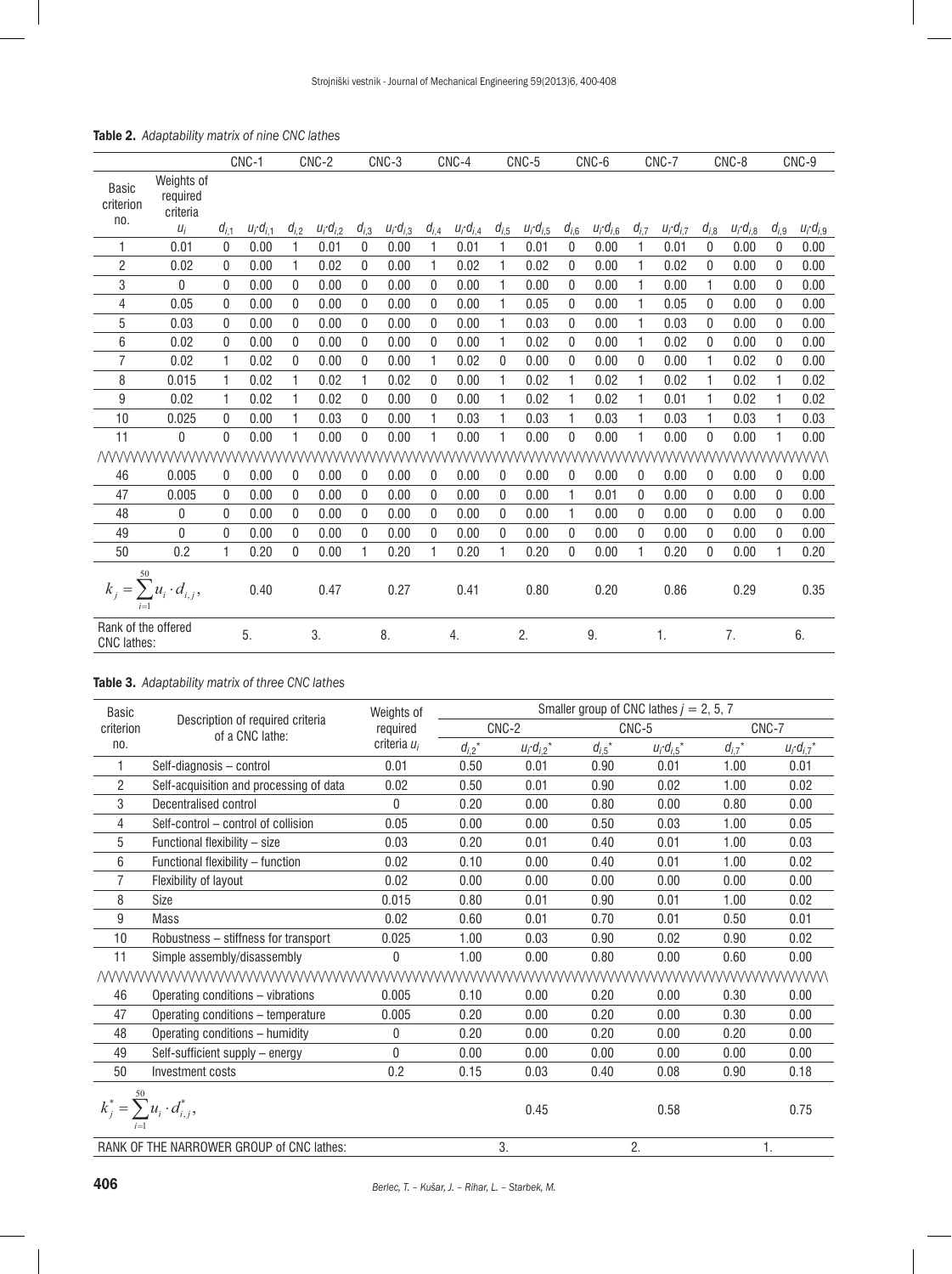of CNC lathes to suppliers of CNC lathes. Table 1 shows part of the questionnaire.

After receiving answers from nine suppliers of CNC lathes, the project team made a coarse selection of the three CNC lathes that best fulfilled the required criteria. Using the known matrix **D** of fulfilment of the required criteria of the offered CNC lathes, and matrix **U** of criteria weights, the elements of adaptability matrix were calculated:

$$
\mathbf{K} = \mathbf{U} \cdot \mathbf{D}.
$$

Some results of the adaptability matrix are shown in Table 2.

After selecting a smaller group of CNC lathe suppliers, the project team, in collaboration with the suppliers, made a plan of tests regarding the fulfilment of the criteria to be performed at a particular supplier. During the tests, the project team members made notes on fulfilment of the required criteria on a particular CNC lathe. The lathe that best fulfilled a particular criterion received 100 points, while the other two lathes received penalty points.

Using the known matrix **D\*** of achieved points, and matrix **U** of weights of criteria, the elements of the adaptability matrix were calculated:

$$
K^* = U \cdot D^*.
$$

Some of the results of the adaptability matrix of the three CNC lathes from the smaller group are shown in Table 3.

By ranking the smaller group of three CNC lathes according to their adaptability (i.e. their adaptability index), the project team concluded that the company should buy the CNC-4 lathe that had the highest adaptability index.

#### 5 CONCLUSIONS

This article defines the components of adaptability of work equipment. The system of adaptability assessment is also presented.

The limitation of the suggested method of selecting the most adaptable work equipment is the input data of working equipment available on the market.

The target tree is the basis of the system for assessing the adaptability of work equipment, showing the hierarchy of criteria for assessment of work equipment adaptability. A scheme regarding the fulfilment of each basic criterion of the target tree is designed. Criteria have different importance and thus different weights.

Known values of meeting the criteria and corresponding weights of criteria allow the calculation of an adaptability index of the observed work equipment. By first making a coarse and then a fine selection of the available work equipment using the adaptability method, it is possible to determine the work equipment with the maximum adaptability index.

Future work will be focused on better optimisation with the use of more accurate multiobjective optimization [17].

#### 6 REFERENCES

- [1] Hernandez, R. (2003). *Systematik der Wandlungsfähigkeit in der Fabrikplanung*. VDI Verlag, Düsseldorf. (in German)
- [2] Reinhart, G., Berlak, J., Effert, C., Selke, C. (2002). Wandlungsfähige Fabrikgestaltung. *Zeitschrift für wirtschaftlichen Fabrikbetrieb (ZWF)*, vol. 97, no. 1/2, p. 18-23. (in German)
- [3] Zäh, M.F., Müller, N., Prasch, M., Sudhoff, W. (2004). Methodik zur Erhöhung der Wandlungsfähigkeit von Produktionssystemen. *Zeitschrift für wirtschaftlichen Fabrikbetrieb (ZWF)*, vol. 99, no. 4, p. 173-177. (in German)
- [4] Nyhuis, P., Heinen, T., Reinhart, G., Rimpau, C. (2008). Wandlungsfähige Produktionssysteme. *Werkstattstechnik*, vol. 98, no. 1/2, p. 85-91. (in German)
- [5] Wiendahl, H.P., Reichardt, J., Nyhuis, P. (2009). *Handbuch Fabrikplanung: Konzept, Gestaltung und Umsetzung wandlungsfähiger Produktionsstätten,*  Hanser Verlag, München. (in German), [DOI:10.3139/9783446423237.](http://dx.doi.org/10.3139/9783446423237)
- [6] Palčič, I., Buchmeister, B., Polajnar, A. (2010). Analysis of innovation concepts in Slovenian manufacturing companies. *Strojniški vestnik - Journal of Mechanical Engineering*, vol. 56, no. 12, p. 803-810.
- [7] Anišić, Z., Krsmanović, C. (2008). Assembly initiated production as a prerequisite for mass customization and effective manufacturing, *Strojniški vestnik - Journal of Mechanical Engineering*, vol. 54, no. 9, p. 607-618.
- [8] Božičković, R., Radošević, M., Ćosić, I., Soković, M., Rikalović. A. (2012). Integration of Simulation and Lean Tools in Effective Production Systems – Case Study, *Strojniški vestnik - Journal of Mechanical Engineering*, vol. 58, no. 11, p. 642-652, DOI: [DOI:10.5545/sv-jme.2012.387.](http://dx.doi.org/10.5545/sv-jme.2012.387)
- [9] Kušar, J., Berlec, T., Žefran, F., Starbek, M. (2010). Reduction of machine setup time. *Strojniški vestnik - Journal of Mechanical Engineering*, vol. 56, no. 12, p. 833-845.
- [10] Michalski, W.J. (2003). *Six Sigma Tool Navigator: The Master Guide for Teams.* Productivity Press, New York
- [11] Rihar, L., Kušar, J., Gorenc, S., Starbek, M. (2012). Teamwork in the simultaneous product realisation.